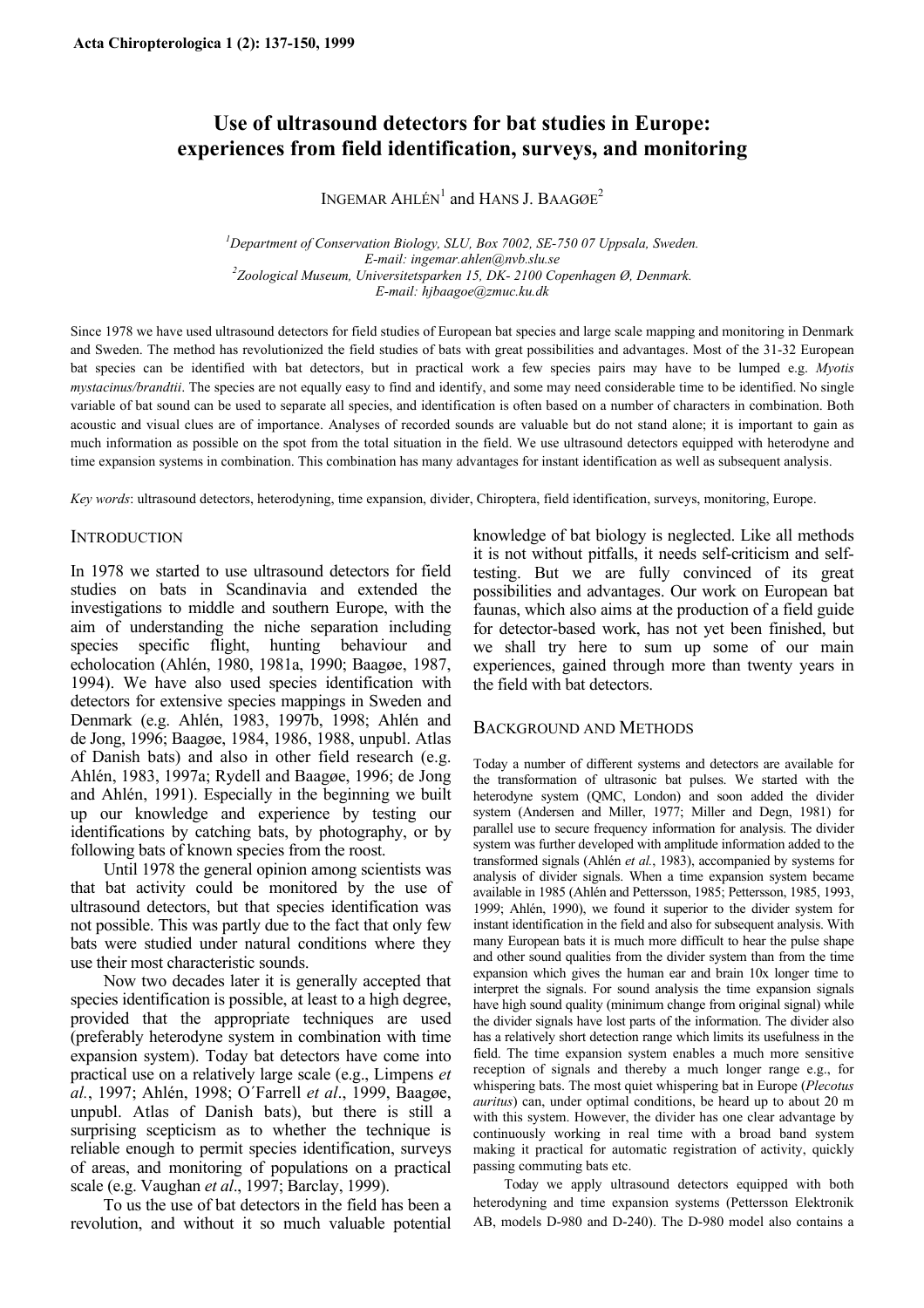modern, high quality version of divider system. We use portable digital tape recorders for documentation and subsequent analysis, and visible light from portable and strong halogen spotlights for visual observation (Baagøe, 1987, 1996; Ahlén, 1990, 1993*b*). Sound analyses are made on computers using BatSound software (Pettersson Elektronik AB)**.** The heterodyne system has the advantage of being sensitive for long range detection and the transformed sounds have high tonal and rhythmic qualities recognised by the human ear although impossible to analyse for frequencies. The time expansion system is excellent for analysis of recordings, but also for direct listening. Further it has the advantage of covering all frequencies, so it gives a reliable broadband scanning to hear if "something is in the air".

In the field the procedure is to move around searching the surroundings with the time expansion system on one channel/ear and the heterodyne system on the other, scanning the frequency scale up and down to cover all frequencies. When a bat is found it is followed as long as possible with the detector while recordings are made and comments given on the behaviour of the bat. In this process visual observation is important and the bat is either observed directly (if there is light enough) or with glimpses of the strong light to observe behaviour, size, colour etc.

 Most bats are identified directly in the field, but it is sometimes necessary, or a good help, to analyse recorded bat sounds on the computer, e.g. to see differences in frequencies or rhythm (repetition rates). But we must stress that certain qualities are lost and others can just as easily be heard directly in the field or on the tape. For even if man is primarily a visual animal, with a tendency better to believe what he has seen than what he has heard, the human brain is still an excellent processor of sounds. From the music world we know that a person with a musical ear can distinguish complicated sounds and rhythms and furthermore, articulations and intonations that can not be reproduced on paper. From the same composer´s sheet different conductors can make their orchestra play the same music in different ways — with different articulations or intonations that cannot be read on the sheet of music. And others, musicians or the trained audience, can easily tell these differences. Another good example is the human voice heard on telephone; within a few seconds an individual person is recognised. The brain is computing sound information that is impossible or very difficult to measure or show on diagrams. Likewise we can separate qualities in the transformed bat sounds, also qualities that cannot (readily) be read on the different analysis diagrams.

Much more information is gained directly on the site and the total situation of the field observation is important — including also visual clues. This also underlines the importance to use detectors with highest possible sound quality (minimum change from original), even if this quality is not needed in computer analysis.

#### IDENTIFICATION OF SPECIES

Guidelines for detector identification of European bat species are given by Ahlén (1981*a*, 1990), Weid and Helversen (1987), Weid (1988), Zingg (1990), Limpens and Roschen (1995), and Barataud and Tupinier (1999). With increasing knowledge the method is constantly refined and there is a great need for new and detailed instructions.

#### *Variation in Behaviour and Vocalisation*

It is important to realise that unlike bird song the echolocation pulses of bats are used for orientation and vary within limits with the situation. Each bat species has a variety of behaviours when emerging from roosts, commuting, hunting insects in different habitats, swarming around roost entrances, etc. The sonar and other vocalisation vary accordingly. We have known for a long time that in several species, it is only in certain typical situations, that the sounds and behaviour are so species specific or characteristic that we can easily identify the species (Ahlén, 1980, 1981*a*, 1981*b*, 1990, 1993*a*; Baagøe, 1986, 1987, unpubl.).

#### *Features for Identification*

As it is often the case with morphological characters, no single variable of bat sound can be used to separate all bat species. Species identification must sometimes be based on differences of a number of characters in combination. Combinations of acoustic and visual clues are often useful. Visual observation can give information on e.g. size, colour, wing movements, and size of ear. Sounds can be analysed for frequencies, pulse shapes, and rhythm/repetition, but the human brain can also handle further tonal and rhythmic qualities that are impossible or difficult for computer analyses. Most acoustic identification is based on sonar, but in a few special cases social calls also include valuable, additional information.

#### *Examples*

Below we present a few examples of how variation in sound production and behaviour can affect the identification possibilities and how the observer can solve the problems. Other examples can be found in Ahlén (1990), and Limpens and Roschen (1995).

*Vespertilio murinus* — One of the most illustrative examples of the importance of choosing the right situation for easy identification is that of *V. murinus*. This species most often lives in the countryside in summer and moves in autumn into cities with big buildings, vertical rock walls, etc, where individuals gather and males perform a territorial song flight (Figs. 1-2). This goes on in the autumn evenings in front of the hibernation sites, e.g. in tall buildings where they hibernate (Ahlén, 1981*a*; Baagøe, 1991, In press *b*, unpubl.). This call, or song, is quite unique among European bats and easy to recognise. It is almost impossible to make a mistake if identification is based on this song.

The hunting sonar of this species is sometimes more difficult to recognise because there are at least 4 species that in some special situations are quite similar (*Eptesicus nilssonii*, *E. serotinus*, *Nyctalus noctula,* and *N. leisleri*). Especially when these four species are heard hunting close to street lamps or flying outside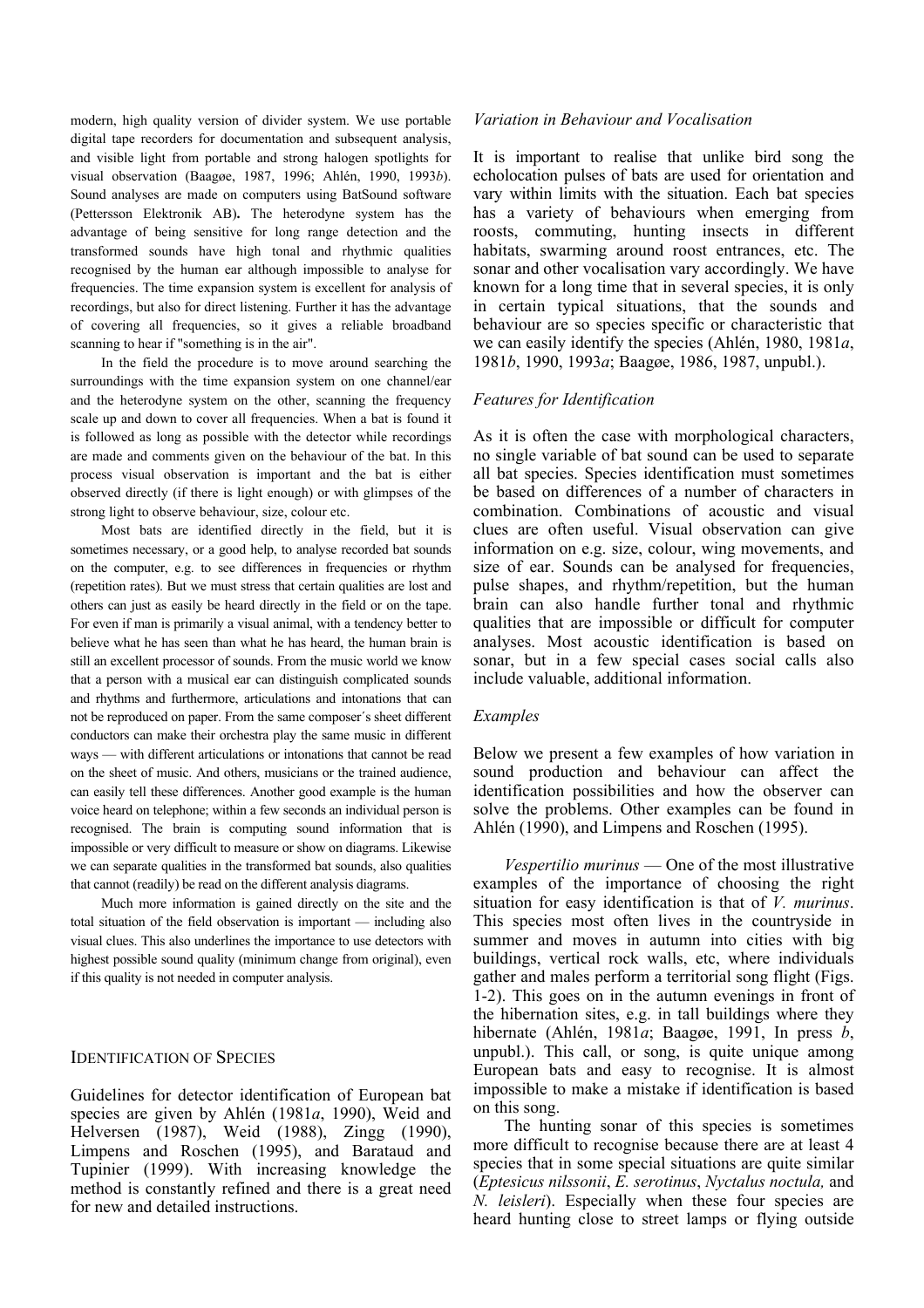roosts there is a great variation in pulse repetition because of their manoeuvres and the pulse shape and frequency converge or vary so it is very easy to be confused. For all these four species their sonar is much more characteristic and species specific in ordinary hunting flight or when commuting. In such cases it becomes quite easy to hear the difference: *V. murinus*, with distinctly lower frequency than *E. nilssonii*, has a remarkably slow repetition, much slower than both *E. nilssonii* and *E. serotinus* (Ahlén, 1981*a*; Baagøe, In press *a*, In press *b*). The pulses are all the same and repeated regularly. *N. noctula* often uses alternating pulses of two types and has lower frequencies than the other species. *N. leisleri* is similar to *N. noctula* but has higher frequencies and faster repetition. Thus the echolocation does not cause any problem for the trained observer (Figs. 3 - 6). We always recommend the less trained observers to move away from street lamps with hunting bats or from the vicinity of roosts to wait for bats passing with more species specific sonar.

*Pipistrellus nathusii* and *P. pipistrellus* — The 55 kHz form of *P. pipistrellus* (suggested as new species *P. pygmaeus*, Jones and Barratt, 1999) does not cause any identification problem, but the 45 kHz form of *P. pipistrellus* (suggested to be *P. pipistrellus* sensu stricto) and *P. nathusii* are overlapping in frequency. However in search phase flight or when commuting *P. nathusii* uses slower repetition rates (intervals about 100 ms but also frequently of ca. 200 ms) than both phonic forms of *P. pipistrellus* (about 80 or 90 ms depending on pulse type —Ahlén, 1981*a*), and we can easily separate them by just listening to them with the detector (Fig. 7). However observation on the spot of what the bat is doing, helps ensure that in this case *P. nathusii* is not observed only in some complicated manoeuvre with a faster repetition rate and thus perhaps mistaken for *P. pipistrellus*.

*Barbastella barbastellus* —This species has different echolocation modes (Ahlén, 1981*a*, 1990): one where two different pulses are regularly alternating, and another mode where only one pulse type is used. The two pulses are usually at about 33 and 44 kHz respectively (with some variation) (Fig. 8). When *B. barbastellus* is using the alternating pulses, it is enough to hear one passing bat on time expansion to recognise the species. In this situation it is almost impossible to make a mistake. But when only using the low frequency pulse type the species is easily overlooked, because it can be taken for a *Myotis* sp. or perhaps a distant *E. nilssonii*. In such cases only welltrained and experienced observers will react on subtle tonal and rhythmic qualities and suspect that it could be a *B. barbastellus*, and a careful analysis of the pulses in a good recording with a sound analysis program is most often required to confirm whether the identification is correct.

*Myotis dasycneme* — Like *M. daubentonii* and *M. capaccinii*, *M. dasycneme* often hunts insects over the water surface of lakes and rivers. The FM-sweep pulses are much like other *Myotis* species and a quick observation does not always permit the observer to notice the slightly lower frequency at amplitude maximum (35 instead of 45 kHz) or the lower pulse repetition rate (average in straight flight 110 instead of 90 ms long intervals). Careful analysis of a good recording can reveal this, but in the field it is often difficult to be sure. However when flying over open water surfaces, *M dasycneme* now and then emits very strong CF-portions (or sometimes quasi-CF as defined by Kalko and Schnitzler, 1993) in the middle of the sweeps which is easily heard if heterodyning is tuned to 35 kHz, or better, with time expansion (Fig. 9). This is quite characteristic for *M. dasycneme* and enables instant and safe identification. The problem is that *M. dasycneme* can avoid this sound element entirely for periods and it is possible that they only use it in certain situations. However here visual clues are also helpful since *M. dasycneme* flying over water is easily recognised by its size when seen with a lamp.

Other *Myotis* species — A number of *Myotis* species with FM-sweeps are difficult to separate on echolocation sounds, but there are ways to identify most of them by looking at their size and colour or observing behavioural characteristics. For some of them it is necessary to study the bat closely for long time and only under very favourable conditions is an identification possible. In many situations especially during surveys and monitoring with limited time for each observation, it is necessary to lump them, especially the pairs *M. brandtii* and *M. mystacinus*, as well as *M. myotis* and *M. blythii*. Likewise *M. bechsteinii* can often be confused with species like *M. mystacinus* until it is possible to see and hear the very characteristic hunting behaviour (Ahlén, 1990; Baagøe, In press *c*). *Myotis nattereri* and *M. emarginatus* are possible to recognise for the trained observer with a strong light (Fig. 10).

These were some examples of the fact that bat echolocation sounds vary according to different situations and that the most species specific sounds must be sampled to make identification easy or even possible. This was discovered very early in our work, in fact already during 1978, and various aspects of this problem was mentioned or discussed in a number of papers e.g. Ahlén (1981*a*, 1983, 1985, 1990, 1993*a*); Baagøe (1986, 1987). The fact that echolocation recordings made outside roosts (Vaughan *et al.*, 1997) are difficult to identify in blind-tests by bat observers are just in line with our findings. However we do not agree that these observations justify the generally formulated conclusions about difficulties with identification of species, and that ultrasound detectors should not be used in survey work of geographical areas. Our argument is that reliable species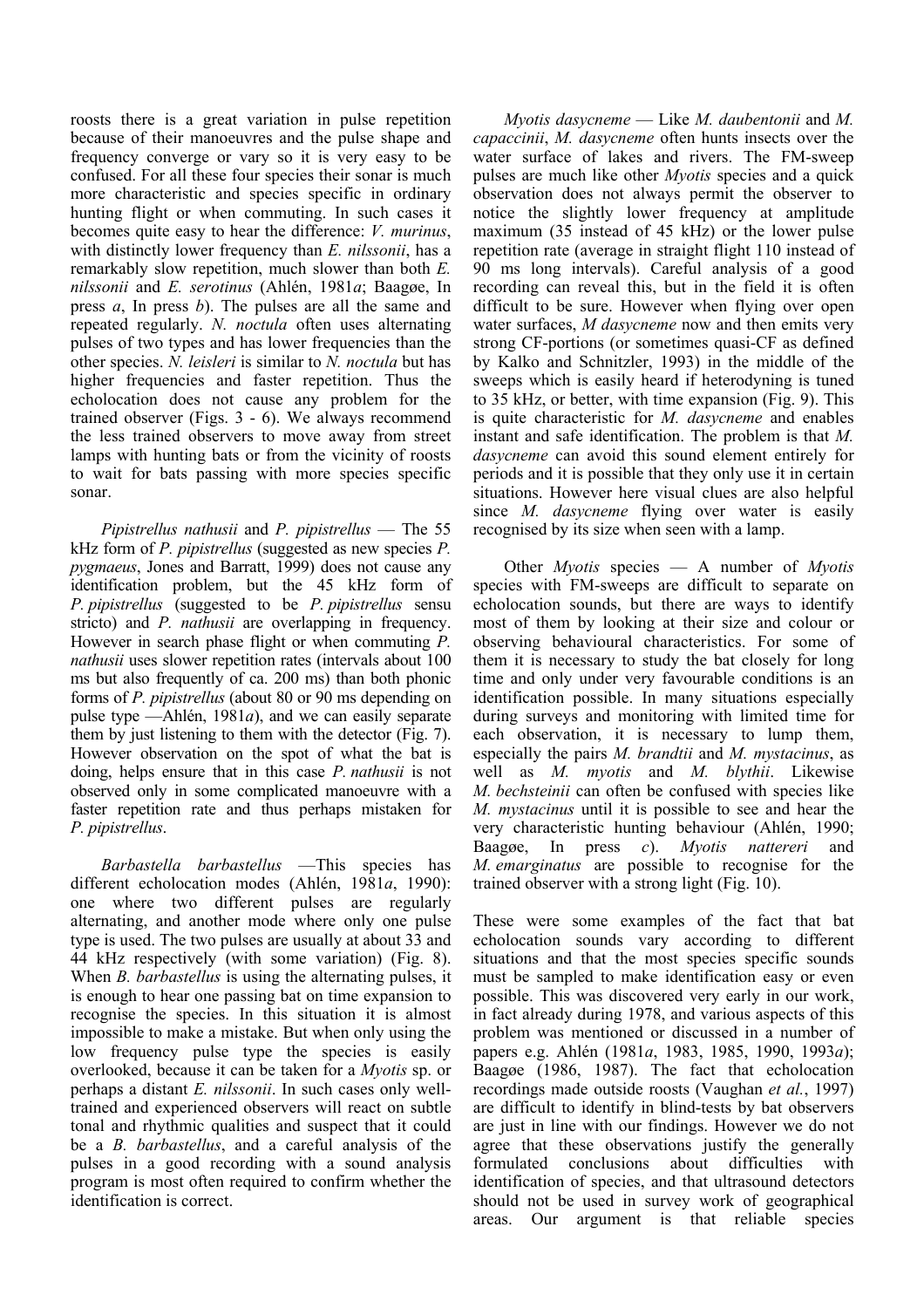identifications in the field must be carried out with knowledge about the variation in echolocation as indicated by the above examples.

### SURVEYS AND MONITORING

Methods for surveys and monitoring must be standardized and repeatable. The bat species differ as to how easy they are to find and identify with detectors, and the observer is sometimes forced to use some time at one site to secure a safe identification. The fact that different species are detected at different ranges must also be taken into account. Already in the start of our work with ultrasound detectors we tested a number of different methods to survey areas for bats and to monitor their populations (e.g., Ahlén, 1980, 1981*a*, 1982, 1990; de Jong and Ahlén 1996). Further examples on monitoring bats in Europe are found e.g. in de Wijs (1999), Gjerde (1999), Harbusch (1999), Hollander (1999), and Masing (1999). The two main methods that we use today are measuring site species richness and securing quantitative data by line transects.

### *Site species richness*

A number of sites (localities) are selected in an area or region. Each site is visited two or three times with optimal weather conditions during the nursery season, preferably towards the end of this period. The aim is to measure species richness of the site and the number of individuals is only roughly assessed. Since the effort is directed to find all species, the researcher must search all corners of the site for possible remaining undetected species. At least in Europe a skilled observer will find all species present in each site. Data from species mapping can give a good picture of the regional fauna, local species distributions and also habitat choice. If repeated over a number of years, these qualitative data can also be used as monitoring of all bat species of a region. Population changes that are difficult to detect by measuring population density can be obvious very early in reliable species richness mapping data, when species recolonise or disappear from sites.

# *Line transects*

Bats are observed along a line and the species, number of individuals (estimated numbers if swarms), and place of observations are registered. This can be carried out by driving a car at standardised speed, e.g. 50 km/h, where the trip counter is reset at road-crosses, churches, bridges etc. and the observations are spoken into a pocket recorder. Line transects can also be designed with routes for walking, and also for the use of bicycle or boat. Line transects are used to collect quantitative data about populations and the efficiency varies with species. Especially the car version can give great amounts of data on a few abundant and easily identifiable species but almost nothing on rare species or on species that avoid roads. Species that are difficult

to identify (see the examples above) have to be lumped or left unidentified with this method. Within each species, data can be used in index-calculations to analyse intraspecific variation e.g. to look for population changes over time or for comparison between areas.

# *Verification*

We recommend bat observers to document records of rare species or species new to geographical areas by tape recordings of the sounds (time expansion and heterodyning) and careful notes on circumstances, behaviour, hunting methods, use of habitat, etc. With this documentation and some data on instruments used, earlier personal experience of the species in question and bats in general, it would in most cases be possible to evaluate the reliability of the identification. With many active bat observers, there will sooner or later be a need of rarities committees like in ornithology to handle regional or national reports.

# SKILL AND RELIABILITY

Basically there is no difference between bird watching and bat watching, and performed with the necessary skill they are equally trustworthy. A bird watcher needs a good eyesight and a reasonably musical ear, a bat watcher needs a good musical ear and a good night vision. They both need training, "tuning", and selfcriticism. Rather say: "I did not hear or see it well enough" - than guessing or wishful thinking. A person with an eyesight below average will find field ornithology too difficult to be an attractive occupation, whereas people with a good eyesight can learn to recognize even bird species with only minor differences in appearance. Likewise individual human beings have quite different abilities to learn to use sound, because of individual variation in musicality, absolute pitch, sense of rhythm, and sound memory. Those with a good ear quickly learn to distinguish the easy bat species by sound, and over time they can build up great skill in distinguishing also small differences in sound quality, rhythm and frequency. Most people have initial difficulties and need a couple of seasons of intensive field experience to build up enough skill to be able to work professionally with detector based surveys or monitoring. But there is a perhaps rather large group of people, who will never learn to use this technique, in spite of great effort, especially because their sound memory is not good enough. This is a problem, especially since this lack of "ear" cannot be fully compensated by recording the sounds and visualizing them on the computer screen. But it should not prevent those who can, from using the technique. The bat detector technique is just as objective as bird watching and documentation of rare observations are actually often easier to obtain with tape recordings. Self-testing is possible by comparison with others, by catches,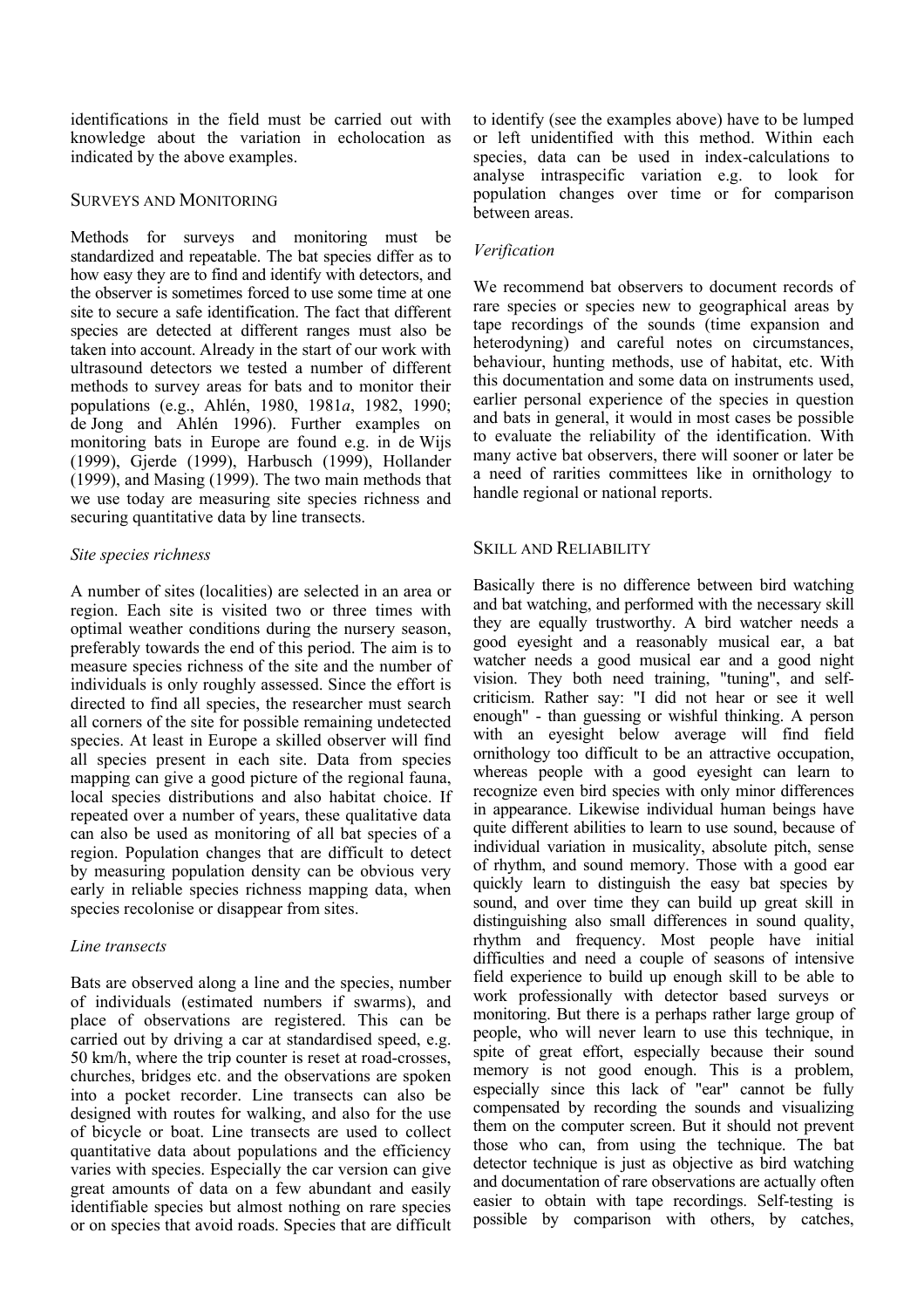observations near (but at a good distance from) colonies, and by photography. Especially when large groups of non-specialist naturalists are engaged in faunistic work, schemes for such training is essential as it has recently been successfully organized in the Netherlands (Limpens *et al.*, 1997).

#### CONCLUDING REMARKS

More than any other method, the use of ultrasound detectors has expanded the possibilities for field studies on bats, their geographical distribution, habitat choice and population dynamics. The method is efficient and reliable provided that the following three points are respected:

(1) sample species specific sequences for safe identification;

(2) use best available technique with high sound quality;

(3) a well developed sound memory and musical ear is a prerequisite for a skilful observation.

### LITERATURE CITED

- AHLÉN, I. 1980. Problems of bat identification on sounds. Biophon, 7(2): 12-l4.
- AHLÉN, I. 1981*a*. Identification of Scandinavian bats by their sounds. Department of Wildlife Ecology, SLU. Report 6. 1-56.
- AHLÉN, I. 198l*b*. Field identification of bats and survey methods based on sounds. Myotis, 18-19: 128-136.
- AHLÉN, I. 1982. Survey methods for bats. Department of Wildlife Ecology, SLU. Report 9: 55-58. [In Swedish with English summary].
- AHLÉN, I. 1983. The bat fauna of some isolated islands in Scandinavia. Oikos, 41: 352-358.
- AHLÉN, I. 1985. Sonar signals used in census work and flight activity studies on bats. Pp. 15:1-21, *in* Air-borne animal sonar systems. Colloque International CNRS, Lyon 1985 (B. ESCUDIÉ and Y. BRAUD, eds.). Centre National de la Recherche Scientifique, Lyon, 514 pp.
- AHLÉN, I. 1990. Identification of bats in flight. Swedish Society for Conservation of Nature, Stockholm, 50 pp.
- AHLÉN, I. 1993a. Species Identification of Bats in Flight. Pp. 3-10, *in* Proceedings of the first European Bat detector Workshop (K. KAPTEYN, ed.). Netherlands Bat Research Foundation. Amsterdam, 128 pp.
- AHLÉN, I. 1993b. Some remarks on Technical Equipment for Field Observations of Bats in Flight. Pp. 21-23, in Proceedings of the First European Bat Detector Workshop (K. KAPTEYN, ed.). Netherlands Bat Research Foundation, Amsterdam, 128 pp.
- AHLÉN, I. 1997a. Migratory behaviour of bats at south Swedish coasts. Zeitschrift für Säugetierkunde, 62: 375-380.
- AHLÉN, I. 1997b. Ölands fladdermusfauna. Länsstyrelsen Kalmar län, Meddelanden 1997(7): 1-26. [in Swedish: The bat fauna of Öland].
- AHLÉN, I. 1998. Gotlands fladdermusfauna 1997. Länsstyrelsen i Gotlands län. Livsmiljöenheten, Report, 1998 (4): 1-11. [in Swedish: The Bat fauna of Gotland 1997].
- AHLÉN, I., and J. DE JONG 1996. Upplands fladdermöss Utbredning, täthet och populationsutveckling 1978-1995. Länsstyrelsen i Uppsala län. Länsstyrelsens meddelandeserie, 1996(8): 1-43. [in Swedish: The Bat

in Uppland - distribution, density and population dynamics 1978- 1995].

- AHLÉN, I., and L. PETTERSSON. 1985. Improvements of portable systems for ultrasonic detection. Bat Research News, 26: 76.
- AHLÉN, I., L. PETTERSSON, AND A. SVÄRDSTRÖM. 1983. An instrument for detecting bat and insect sounds. Myotis, 21-22: 82-88.
- ANDERSEN, B. B., and L. A. MILLER. 1977. A portable ultrasonic detection system for reading bat cries in the field. Journal of Mammalogy, 58: 226-229
- BAAGØE, H. J., 1984. Bornholms flagermus. Fiælstaunijn, 8(2): 80-84. [in] Danish: The Bats of Bornholm].
- BAAGØE, H. J., 1986. Summer occurrence of *Vespertilio murinus* (LINNÉ 1758) and *Eptesicus serotinus* (SCHREBER, 1780) (Chiroptera, Mammalia) on Zealand, Denmark, based on records of roosts and registrations with bat detectors. Annalen des Naturhistorischen Museums, Wien, 88/89 B: 281-291.
- BAAGØE, H. J., 1987. The Scandinavian bat fauna adaptive wing morphology and free flight in the field. Pp. 57-74, *in* Recent Advances in the Study of Bats (M. B. FENTON, P. A. RACEY, and J. M. V. RAYNER, eds.). Cambridge Univ. Press, Cambridge, 470 pp.
- BAAGØE, H. J., 1988. Effektive Methodenkombination für Fledermausstudien liefert neue Befunde. P. 39, *in* HECKENROTH, H., and B. POTT. Beiträge zum Fledermausschutz in Niedersachsen. Naturschutz Landschaftspfl. Niedersachs. 17, 78 pp. [in German: Efficient combination of methods for bat studies yield new possibilities].
- BAAGØE, H. J. 1991. Flagermus. Pp. 47-89, *in* Danmarks Pattedyr (B. MUUS, ed.):, Vol. 1. Gyldendal, Copenhagen, 176 pp. [in Danish: Bats (in Mammals of Denmark)].
- BAAGØE, H. 1994. A community of Michrochiroptera in an East African montane forest - diversity in flight strategies and habitat selection. Bat Research News, 35:15.
- BAAGØE, H. 1996. Assessing species diversity of michrochiroptera. Pp. 57-59, *in* Biodiversity in Asia: Challenges and opportunities for the scientific community (J. A. MCNEELY and S. SOMCHEVITA, eds.) Office of Environmental Policy and Planning, Ministry of Sciencee, Technology, and Environment. Bangkok, 204 pp.
- BAAGØE, H. J. In press *a*: *Eptesicus serotinus. In* Handbuch der Säugetiere Europas(F. KRAPP, ed.), vol 3. Chiroptera. AULA- Verlag, Wiesbaden.
- BAAGØE, H. J. In press *b*: *Vespertilio murinus. In* Handbuch der Säugetiere Europas(F. KRAPP, ed.), vol 3. Chiroptera. AULA- Verlag, Wiesbaden.
- BAAGØE, H. J. In press *c*: *Myotis bechsteinii. In* Handbuch der Säugetiere Europas(F. KRAPP, ed.), vol 3. Chiroptera. AULA- Verlag, Wiesbaden.
- BARATAUD, M., and Y. TUPINIER. 1999. Ballades dans l´inaudible. Univers acoustiques des chiroptères d´Europe. Pp 7-20, *in* Proceedings of the 3<sup>rd</sup> European Bat Detector Workshop (C. HARBUSCH, ed.). Travaux Scientifiques du Musée National D´Histoire Naturelle de Luxembourg, 31, Luxembourg, 141 pp.
- BARCLAY, R. M. 1999. Bats are not birds a cautionary note on using echolocation calls to identify bats: A comment. Journal of Mammalogy, 80: 290-296.
- DE JONG, J., and I. AHLÉN. 1991. Factors affecting the distribution pattern of bats in Uppland, central Sweden. Holarctic Ecology, 14: 92-96.
- DE JONG, J and I. AHLÉN. 1996. Artantal och populationstäthet hos fladdermöss. *In* Handbok för miljöövervakning. Naturvårdsverket, Stockholm. (Internet publication).[in Swedish: Species richness and population density in bat populations].
- DE WIJS, W. J. R. 1999. Feasibility of monitoring bats on transects with ultrasound detectors. Pp 95-105, in Proceedings of the 3<sup>rd</sup> European Bat Detector Workshop (C. HARBUSCH, ed.). Travaux Scientifiques du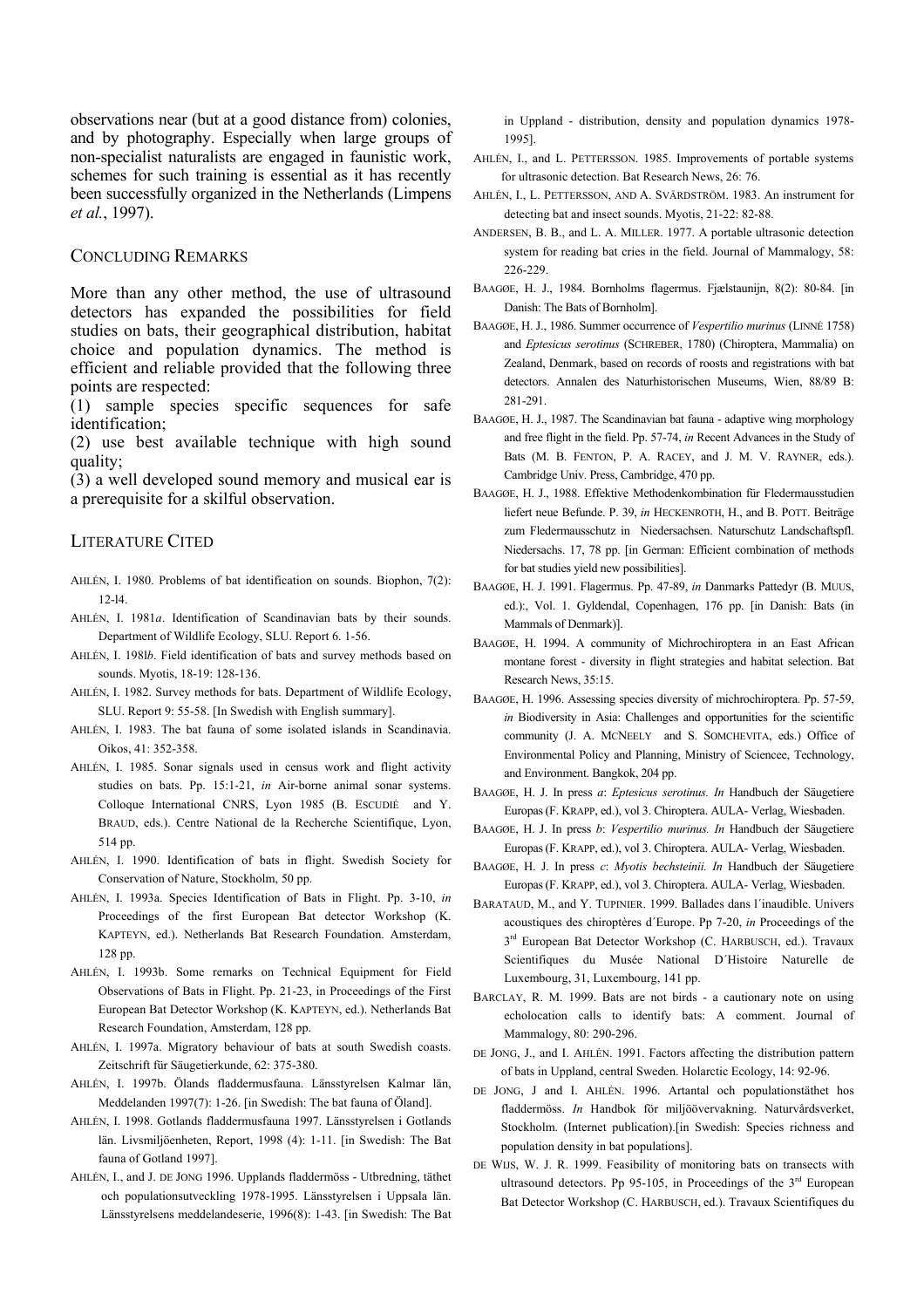Musée National D´Histoire Naturelle de Luxembourg, 31, Luxembourg, 141 pp.

- GJERDE, L. 1999. Methods and theories of monitoring bats in Norway. Pp 73-86, *in* Proceedings of the 3rd European Bat Detector Workshop (C. HARBUSCH, ed.). Travaux Scientifiques du Musée National D´Histoire Naturelle de Luxembourg, 31, Luxembourg, 141 pp.
- HARBUSCH, C. 1999. Monitoring bats in the Grand-Duchy of Luxembourg. Pp 59-79, *in* Proceedings of the 3rd European Bat Detector Workshop (C. HARBUSCH, ed.). Travaux Scientifiques du Musée National D´Histoire Naturelle de Luxembourg, 31, Luxembourg, 141 pp.
- HOLLANDER, H., H. J. G. A. LIMPENS, and L. S. G. M. VERHEGGEN. 1999. Feasability of monitoring bats on transects with ultrasound detectors. Bat Research News, 35:26.
- JONES, G., and E. M. BARRATT. 1999. *Vespertilio pipistrellus* Schreber, 1774 and *V. pygmaeus* Leach, 1825 (currently *Pipistrellus pipistrellus* and *P. pygmaeus*; Mammalia, Chiroptera): proposed designation of neotypes. Bulletin of Zoological Nomenclature, 56(3): 182-186.
- KALKO, E. K. V., AND H.-U. SCHNITZLER, 1993. Plasticity in the echolocation signals of European pipistrelle bats in search flight: implications for habitat use and prey detection. Behavioral Ecology and Sociobiology, 33:415-428.
- LIMPENS, H. and A. ROSCHEN 1995. Bestimmung der mitteleuropäischen Fledermausarten anhand ihrer Rufe. NABU-Umweltpyramide, Bremervörde, 48 pp.. [in German: Identification of Middle European Bats on their vocalisation].
- LIMPENS, H., K. MOSTERT, and W. BONGERS (eds.). 1997. Atlas van de Nederlandse vleermuizen. KNNV Uitgeverij, Utrecht, 260 pp. [in Dutch with English summary]
- MASING, M. 1999. Experience of bat monitoring with bat detectors in Estonia. Pp 51-58, *in* Proceedings of the 3<sup>rd</sup> European Bat Detector Workshop (C. HARBUSCH, ed.). Travaux Scientifiques du Musée National D´Histoire Naturelle de Luxembourg, 31, Luxembourg, 141 pp.
- MILLER, L. A. and H. J. DEGN. 1981. The acoustic behaviour of four Vespertilionid bats studied in the field. Journal of Comparative Physiology, 142: 67-74.
- O´FARRELL, C., W. L. GANNON, and B. MILLER. 1999. Confronting the dogma: a reply. Journal of Mammalogy, 80: 297-302.
- PETTERSSON, L. 1985. An instrument for time expansion of ultrasonic signals. Uppsala university, Institute of Technology, Report 85134:1- 5.
- PETTERSSON, L. 1993. Ultrasounds detectors: Different techniques, purposes and methods. Pp. 11-19, *in* Proceedings of the first European Bat Detector Workshop (K. KAPTEYN, ed.). Netherlands Bat Research Foundation. Amsterdam, 128 pp.
- PETTERSSON, L. 1999. Time expansion ultrasound detectors. Pp. 21-34, *in* Proceedings of the 3<sup>rd</sup> European Bat Detector Workshop (C. HARBUSCH, ed.). Luxembourg, 141 pp.
- RYDELL, J. and H. J. BAAGØE.. 1996. Bats and streetlamps. Bats, (Bat Conservation International) 14(4): 11-13.
- VAUGHAN, N., G. JONES, and S. HARRIS 1997. Identification of British bat species by multivariate analysis of echolocation call parameters. Bioacoustics, 7: 189-207.
- WEID, R. 1988. Bestimmungshilfe für das Erkennen europäischer Fledermäuse - insbesondere anhand der Ortungsrufe. Schriftenreihe Bayerisches Landesamt für Umweltschutz, 81: 63-72. [in German: Instruction for identification of European Bats - especially on echolocation sounds]
- WEID, R. and O. V. HELVERSEN 1987. Ortungsrufe Europäischer Fledermäuse beim Jagdflug im Freiland. Myotis, 25: 5-27. [in German with English summary].
- ZINGG, P. E. 1990. Akustische Artidentifikation von Fledermäusen (Mammalia: Chiroptera) in der Schweiz. Revue Suisse de Zoologie, 97: 263-294.

*Received 17 September 1999, accepted 20 December 1999* 

This PDF-file is made from the manuscript. Hence the layout differs from the printed article, e.g. the figures are at the end.

The Authors.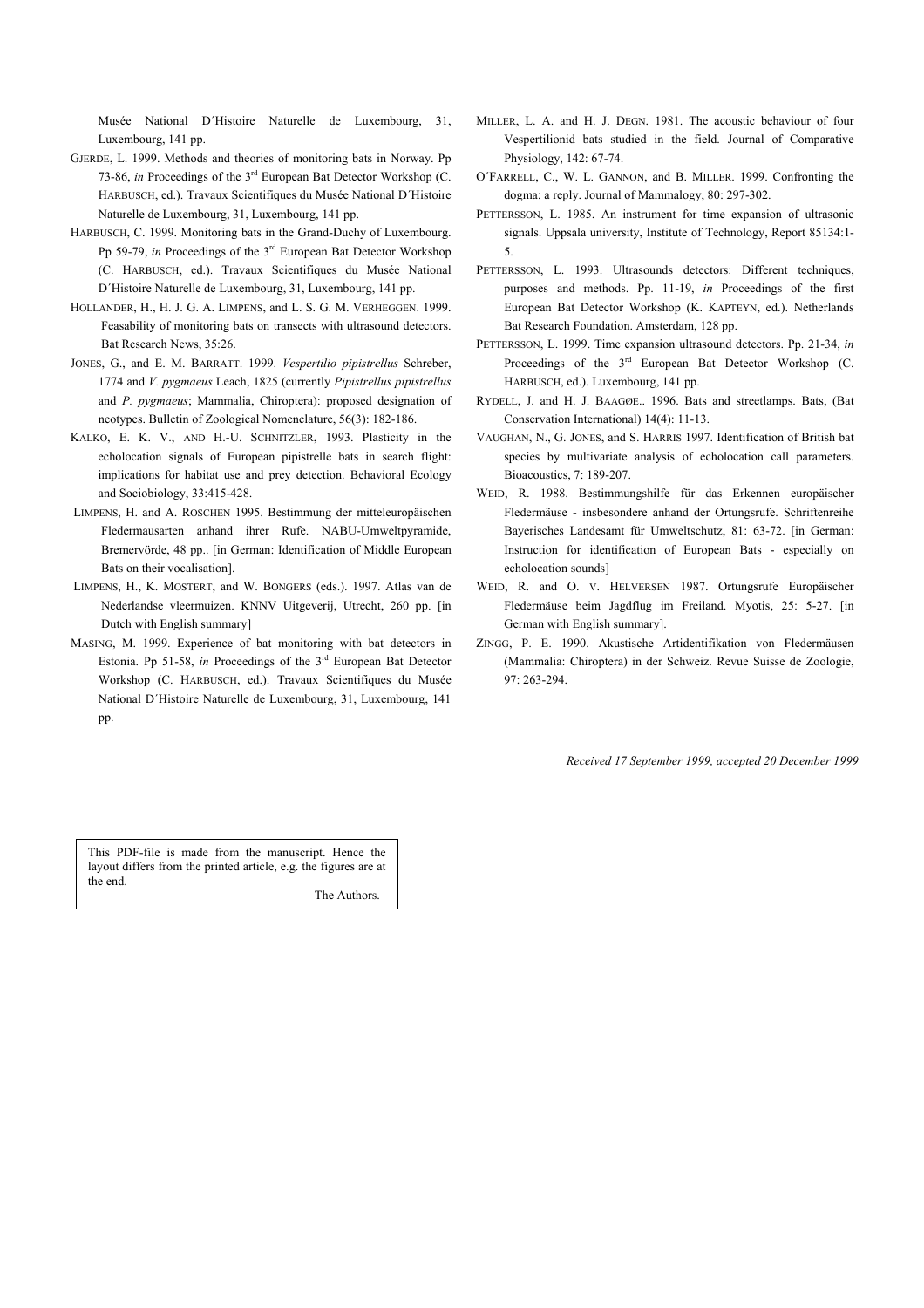



FIG. 1-2. Territorial song by male *Vespertilio murinus*. Repeated four times per second, this song is performed in flight during autumn evenings near tall city buildings and along vertical rock walls. It is a quite unique and unmistakable bat vocalisation which is audible by the naked ear but also heard over very long distance with detector. Taberg, Sweden, 1989 (IA).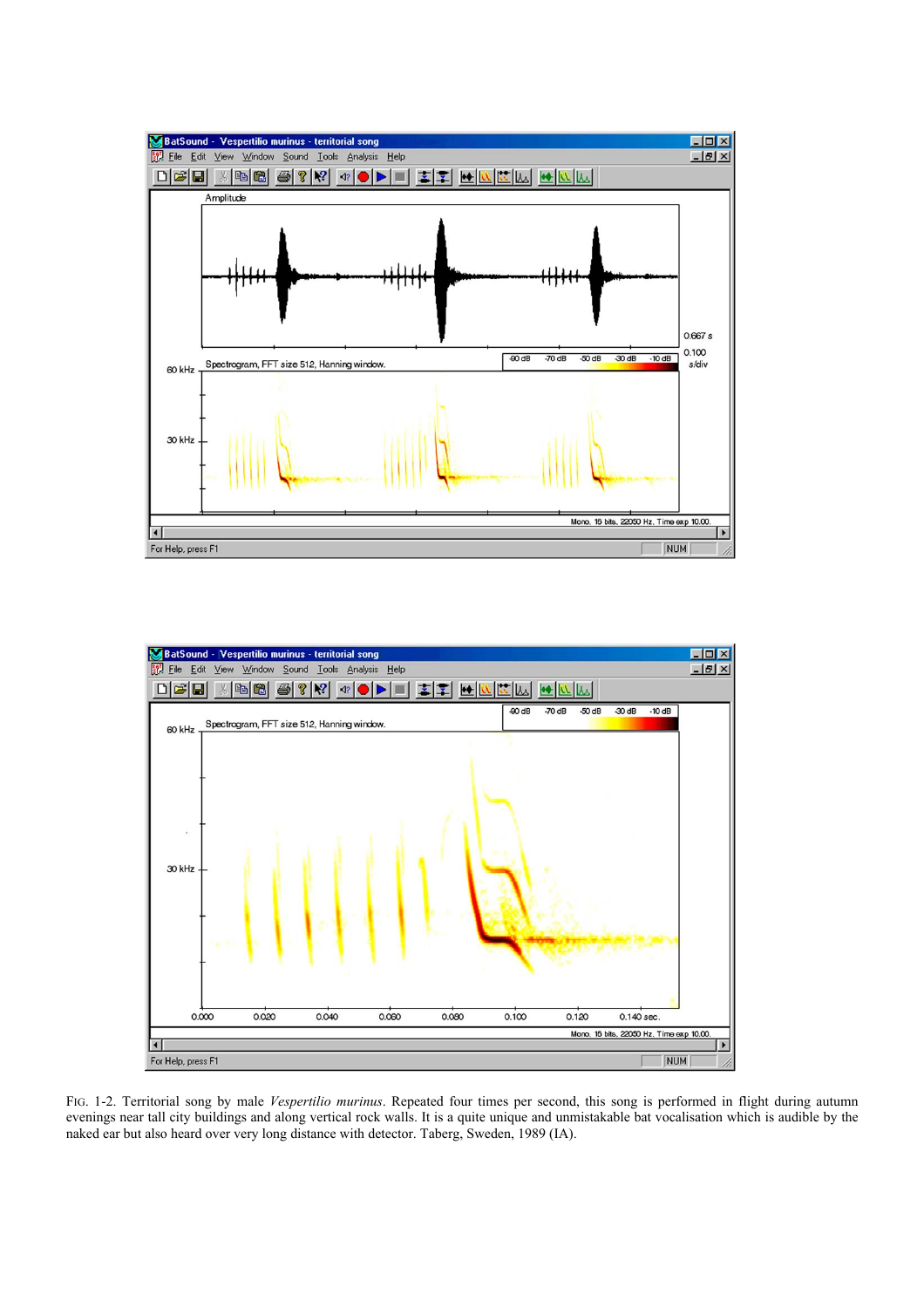

FIG. 3. Pulse intervals sampled from sonar of *Eptesicus serotinus* (A), *E. nilssonii* (B), and *Vespertilio murinus* (C) - all in ordinary hunting flight or commuting. Skåne and Öland, Sweden, 1997 (IA). Of these species *E. serotinus* is the only one always to use pulse intervals with a peak at 150 ms. This fast rhythm is easy to remember and recognize and it is quite different from the corresponding slower rhythm of *E. nilssonii* with a peak at 200 ms and frequently longer gaps (see also the characteristic frequency differences fig.5). *V. murinus* has a more powerful voice, but is much more variable than most other species. A species specific character for safe identification of *V. murinus* is the frequent occurrence of sequences of very slow and exactly regular pulse trains.



FIG. 4. Pulse intervals sampled from *Nyctalus leisleri* (A), and *N. noctula* (B) in open habitats. Intervals are variable but show distinct peaks. Enniscorthy, Ireland, 1997 and Fyledalen, Sweden, 1999 (IA and HJB).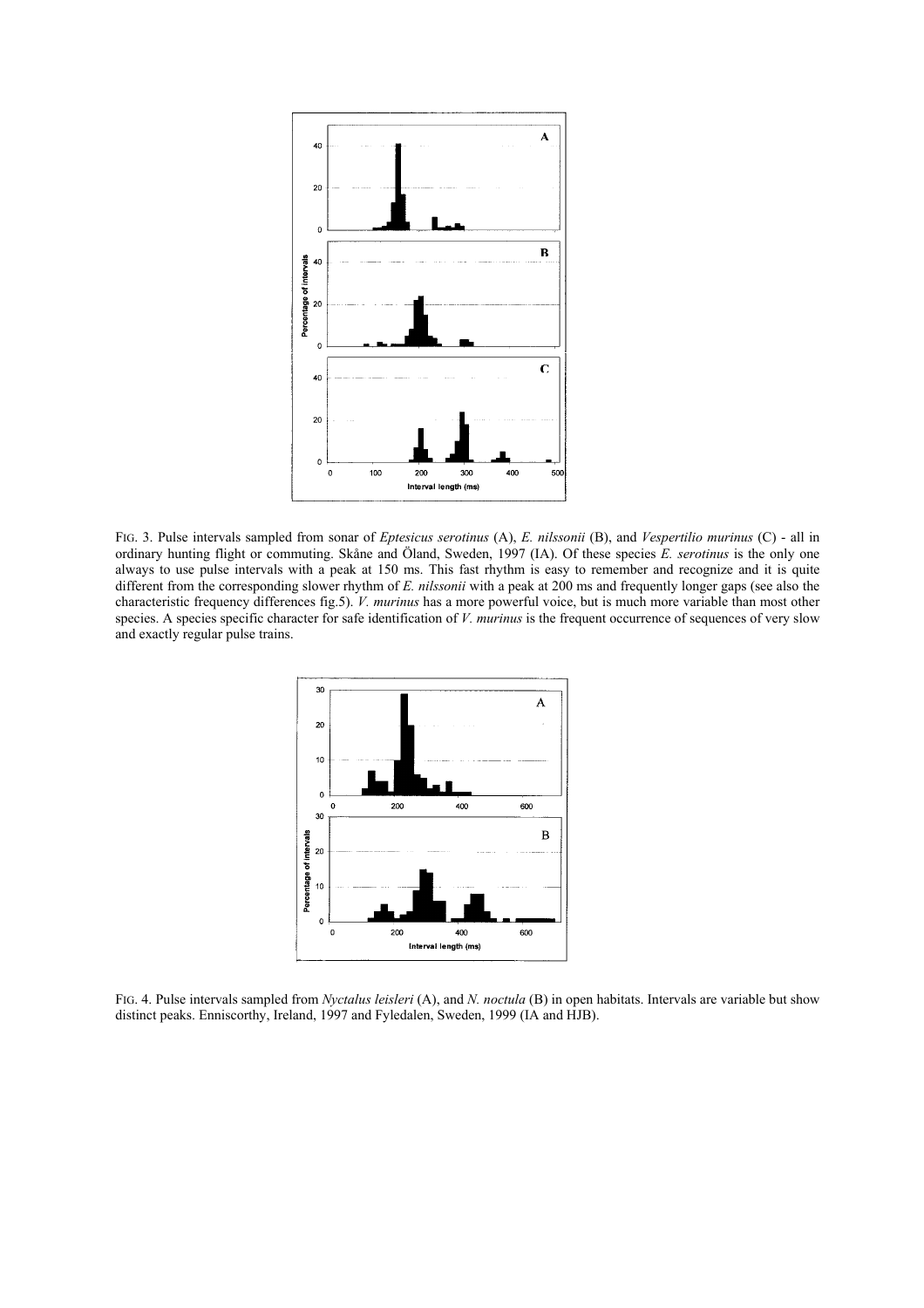

FIG. 5. Single pulses from echolocating *Vespertilio murinus* (A)*, Eptesicus nilssonii* (B), and *E. serotinus* (C). Important for identification is that *E. nilssonii* never goes down much lower than 30 kHz and that *E. serotinus* always goes down to 27-25 kHz. *V. murinus* varies the pulse shape more than the other species, but always ends at about 25 kHz. These characteristics are used in combination with the characteristic rhythms (fig.3). In *V. murinus* all pulses in a pulse train are all the same and separates it from the *Nyctalus* species (fig. 4) .



FIG. 6. The two different pulse types of *Nyctalus noctula* (A, B), and *N. leisleri* (C, D) sampled from bats using alternating pulses in the open, away from vegetation (heard as ´plip-plop´ through heterodyning). Note differences in frequency and pulse length. Fyledalen, Sweden, 1999 and Portumna, Ireland, 1997 (IA and HJB).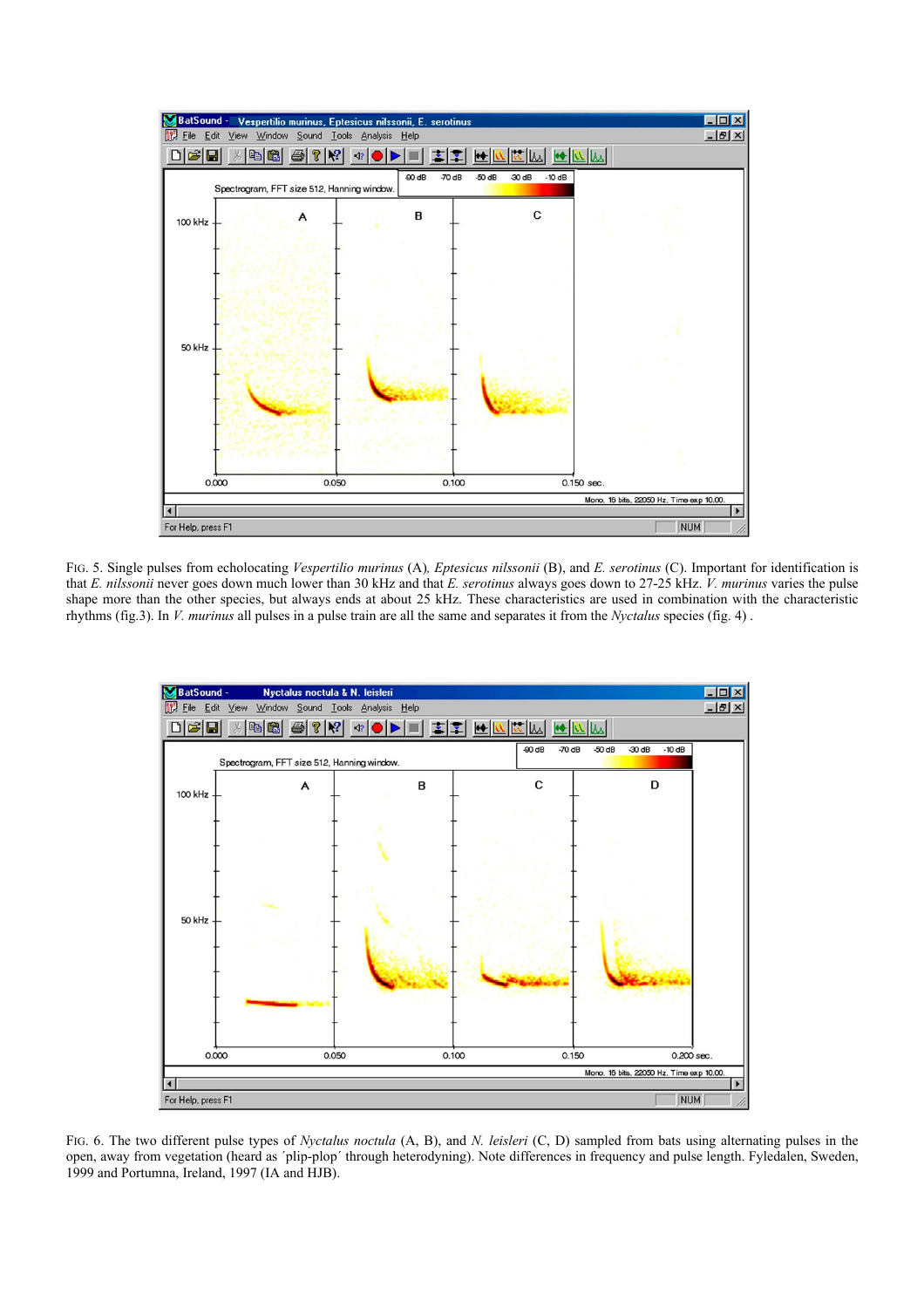

FIG. 7. Pulse intervals from *Pipistrellus pipistrellus* (45 kHz phonic form) (A) and *P. nathusii* (B) sampled at comparable situations in feeding habitats. *P. pipistrellus* is faster (intervals about 80 or 90 ms) and it avoids longer intervals. *P. nathusii* has a slower rhythm (short intervals about 100 ms) and is characteristic with the frequently used longer intervals about 200 ms). Sommersdorf, Germany, 1983 and Öland, Sweden, 1992 (IA and HJB).



FIG. 8. The two pulse types normally used for echolocation by *Barbastella barbastellus*, a strong compact sweep or near-CF-pulse at about 33 kHz and a weaker sweep around 44 kHz . The regular alternation between these two pulses makes the bat unmistakable when heard through the time expansion system. When only the low frequency pulse is used it is very difficult to identify for the inexperienced bat observer. Vimmerby, Sweden, 1999 (IA).